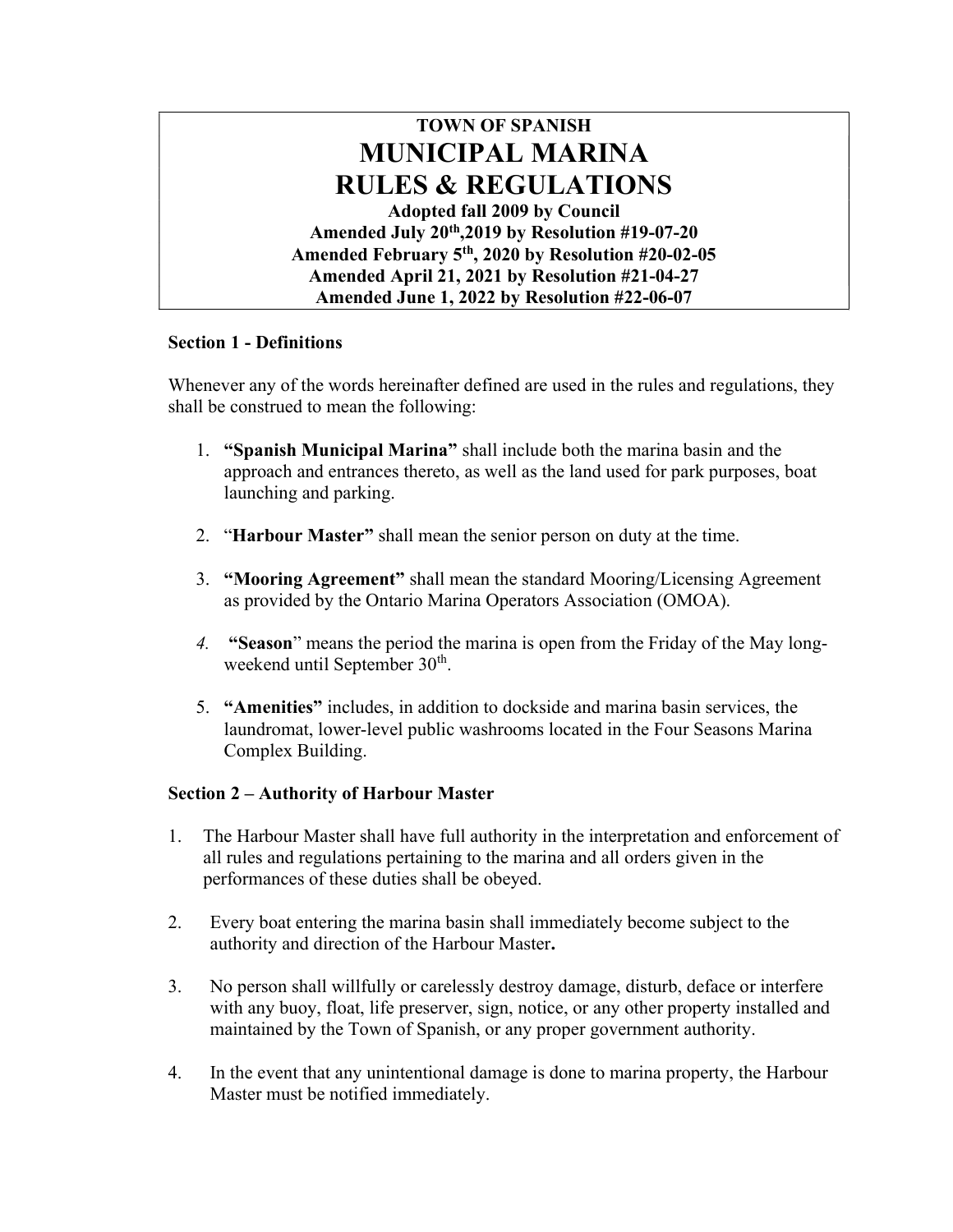- 5. The Harbour Master can deny the use of the marina to any individual failing to comply with the rules and regulations for the operation of the Spanish Municipal Marina. The following rules and regulations are in effect:
- 6. No boat will be permitted to be docked in the marina basin until a Mooring Agreement has first been signed, and the fee for same has been paid.
	- a) There are two types of dock rentals in the marina basin, Seasonal and Transient.
		- (i) Seasonal rentals are made to owners requesting to dock their boat for a period of one month or longer.
		- (ii) Transient rentals, as available, are assigned to owners desiring to dock their boat on a daily or weekly basis.
	- b) Applications for seasonal dockage in the marina basin shall be made to the Harbour Master or Town Office on the form provided.
		- (i) Dock assignments will be made on a first-paid-first-served basis and will depend upon the availability of docks for the size of the boat to be accommodated.
		- (ii) Fees for *assigned dockage* will be based on the *registered length of the* boat.
		- (iii) Fees for docking will be based on *dock length if the boater requests a* significantly larger dock than would otherwise be assigned.
	- c) Each boat shall be docked in the space assigned by the Harbour Master. No exchange of docks between boat owners will be permitted without the prior approval of the Harbour Master.
	- d) The holder of a seasonal dock assignment, hereinafter called the "lessee" may upon a bona fide sale of the boat docked therein, with the approval of the Harbour Master, release the dock to the buyer of the boat conversely, they may, upon approval of the Harbour Master, retain the aforesaid dock assignment for another boat owned by them, provided the latter boat is within the size of the docking space assigned.
- 7. Any sale, purchase or exchange of boats occupying seasonal docking space in the Marina must be immediately reported to the Harbour Master.
- 8. The holder of a seasonal dock assignment of a specific size has no pre-emptive right to a larger dock in the event they purchase a larger boat.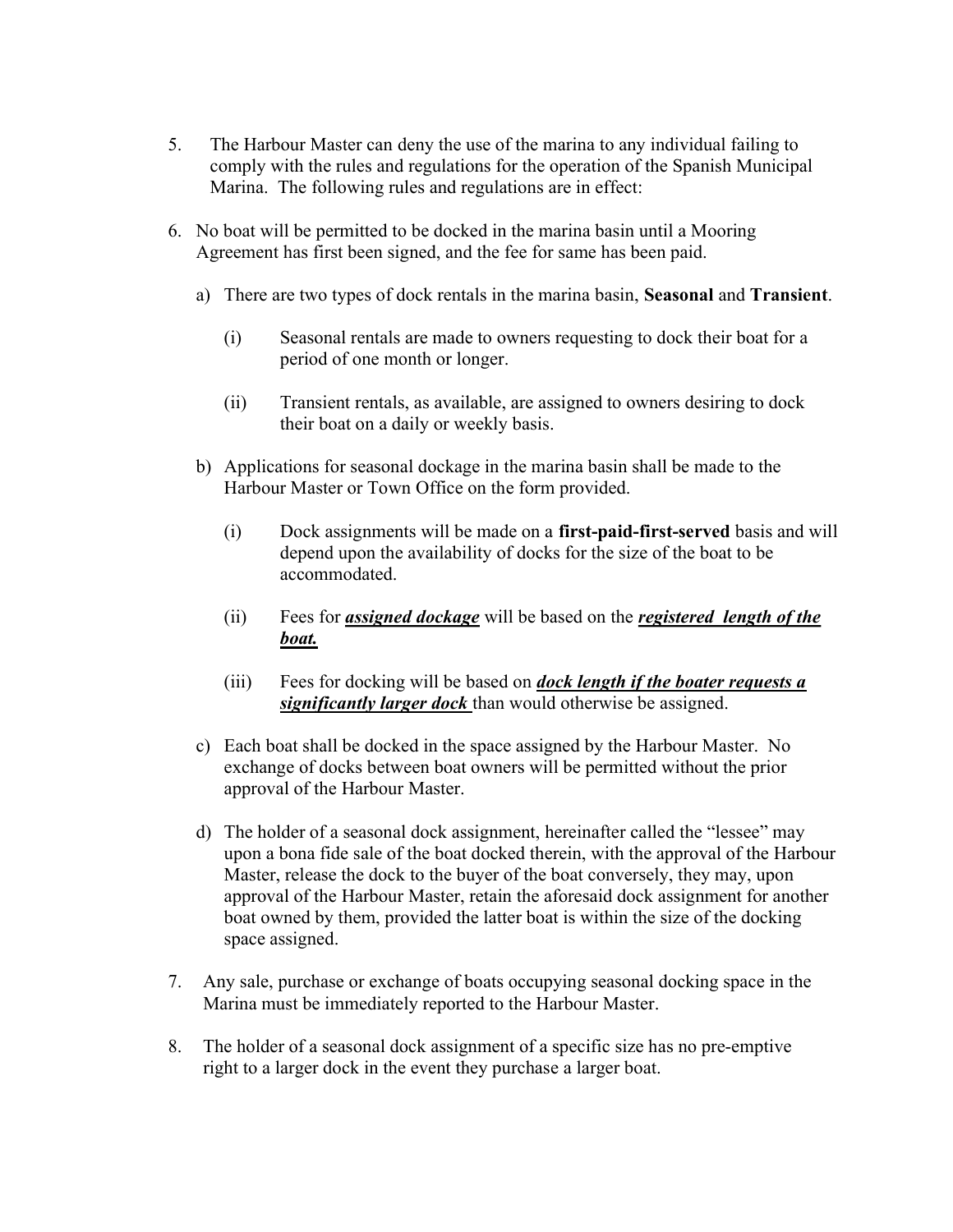- 9. The Harbour Master shall have the authority to move or relocate in the marina basin any boat docked therein, if such change is required for the safety and protection of persons or property, or is required in order to obtain optimum utilization of facilities available, as per the Mooring Agreement.
- 10. Unauthorized dock occupancy is prohibited and the Harbour Master is authorized to move or secure the boat until dockage has been paid.
- 11. No boat will be permitted to tie up to any dock except the one to which it is assigned by the person in charge.
- 12. The Harbour Master shall have general authority to administer Marina Basin rules contained in this document, posted on signs, contained in the OMOA Mooring/Licensing Agreement or as otherwise apply.

#### Section 3 - Docking Fees

- 1. Charges for all dockage shall be made in accordance with the schedule adopted by the Town of Spanish.
- 2. Rental fees are due and payable upon assignment of a dock, except as specified in Section 3(3).
- 3. For Seasonal Boaters a \$150.00 deposit plus HST paid by Dec.  $31<sup>st</sup>$ (\$50.00 non-refundable portion), along with a completed, "Mooring/Licence Agreement", will reserve their dock for the following season. Docks will be assigned on a deposit first-paid-first-served basis except that a returning seasonal boater will have first option on the agreed dock they held in the current year at season's end if their \$150 deposit is paid by December  $31<sup>st</sup>$ . All dockage fees must be paid and the Mooring/Licence Agreement completed prior to any seasonal boat being launched and/docked. Any reservation for seasonal docking at the marina must be fully paid by May  $31<sup>st</sup>$  to guarantee a space.
- 4. All docks rented to Seasonal Boaters must be occupied, i.e. docks cannot be rented with the intention of keeping it vacant. Those who have paid a deposit of \$150.00, plus HST and have not paid the balance and launched their vessel by June  $30<sup>th</sup>$  will forfeit their entire deposit.
- 5. Seasonal Boaters, who are the registered owner of up to two boats, will be permitted to switch boats at his leisure but only one boat at a time will be moored at the dock. The fees for the Seasonal docking will be based on the larger of the boats. All other rules and regulations must be met, including, but not limited to proof of insurance and completed mooring agreements on both vessels.
- 6. The lessee of a dock on a seasonal basis may amend their Marina lease agreement upon approval of the Town of Spanish Municipal Office. Charges will be recalculated according to the corresponding rate which applies to the amendment.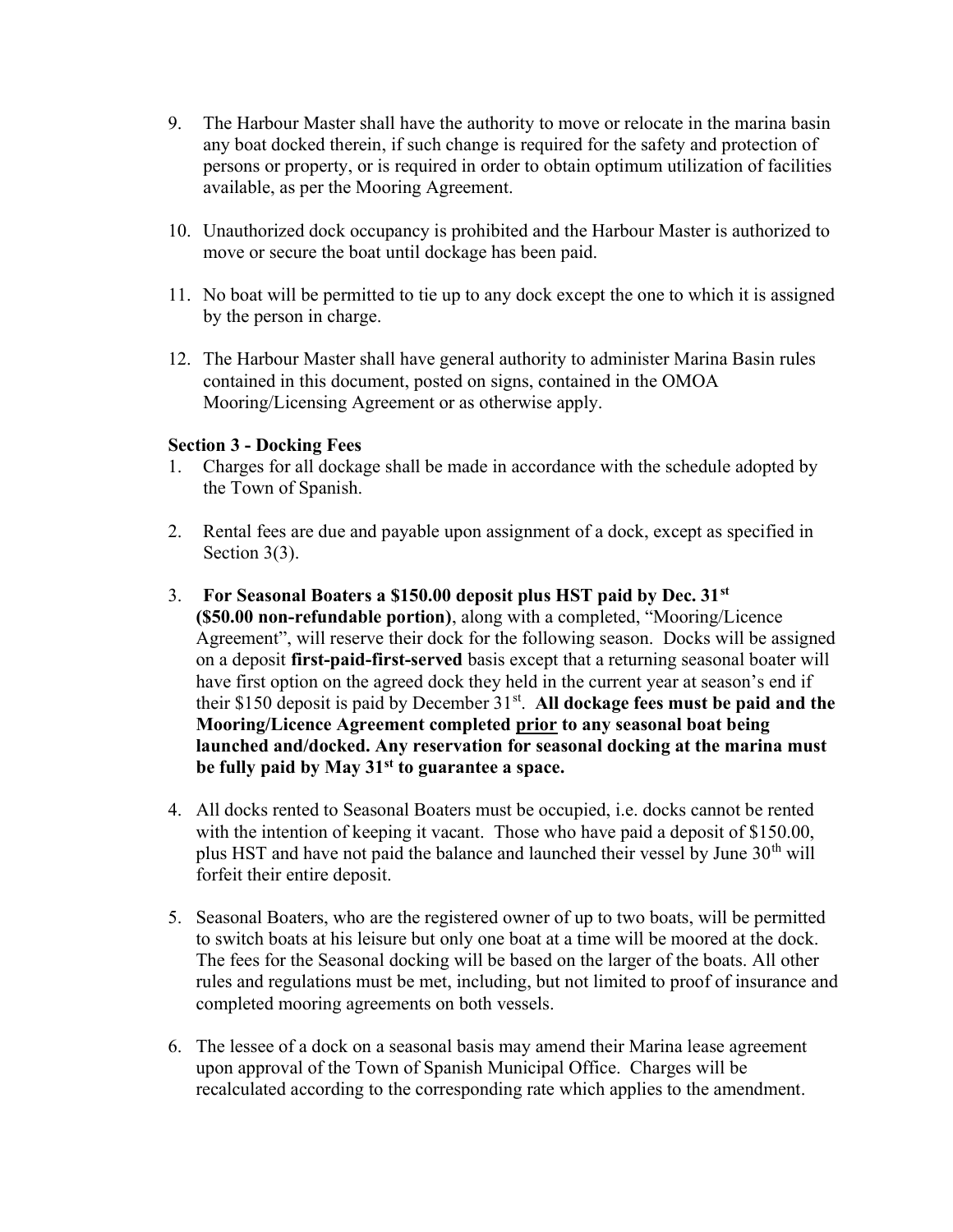7. A full month's rental will be charged for a dock occupied during any portion of a monthly period, except for docks assigned on weekly or daily

#### Section 4 – Boats in Marina after Season Closing

- 1. The official season during which the marina is open is from Friday of the May long weekend until September  $30<sup>th</sup>$  of the same year
- 2. Owners of a boat in the Marina Basin after September  $30<sup>th</sup>$ 
	- a) do so at their own risk
	- b) are aware that services will not be available
	- c) agree to vacate the marina basin on or before October  $31<sup>st</sup>$  of the same year

# Section 5 - Disposing of Waste

- 1. No person shall throw, discharge or deposit from any vessel or from the shore or float or otherwise, any refuse matter of any kind whatsoever into or upon the waters of the marina or in, on or upon the banks, walls, sidewalks, or beaches of any water into the marina basin.
- 2. No person shall dump or discharge oil, spirits, toxic liquids or contaminated bilge water into the marina basin.
- 3 All garbage must be deposited in receptacles furnished by the Town of Spanish for that purpose, or removed from the marina basin. Recyclables accepted and encouraged.
- 4. Any person deemed responsible for depositing of waste material into the marina basin as specified in 5(1) and 5(2) will be accountable for all cleanup costs.

# Section 6 - Hazardous Obstructions and Practices Prohibited

- 1. Floats, piers and docks must be kept clear at all times.
- 2. Any condition aboard or around any boat, float, pier or dock caused by the dock holder, which, in the opinion of the Harbour Master constitutes a fire hazard, health menace, or danger to public safety, shall be corrected or removed immediately to the satisfaction of the Harbour Master.
- 3. No tires, hose, rope, canvas or other material shall be nailed or otherwise attached to finger piers, and docks without the approval of the Harbour Master.
- 4. Dock lockers or other similar dock storage will not be permitted on floats, piers or docks. Space for dock boxes has been provided on the adjacent northside shoreline roadway.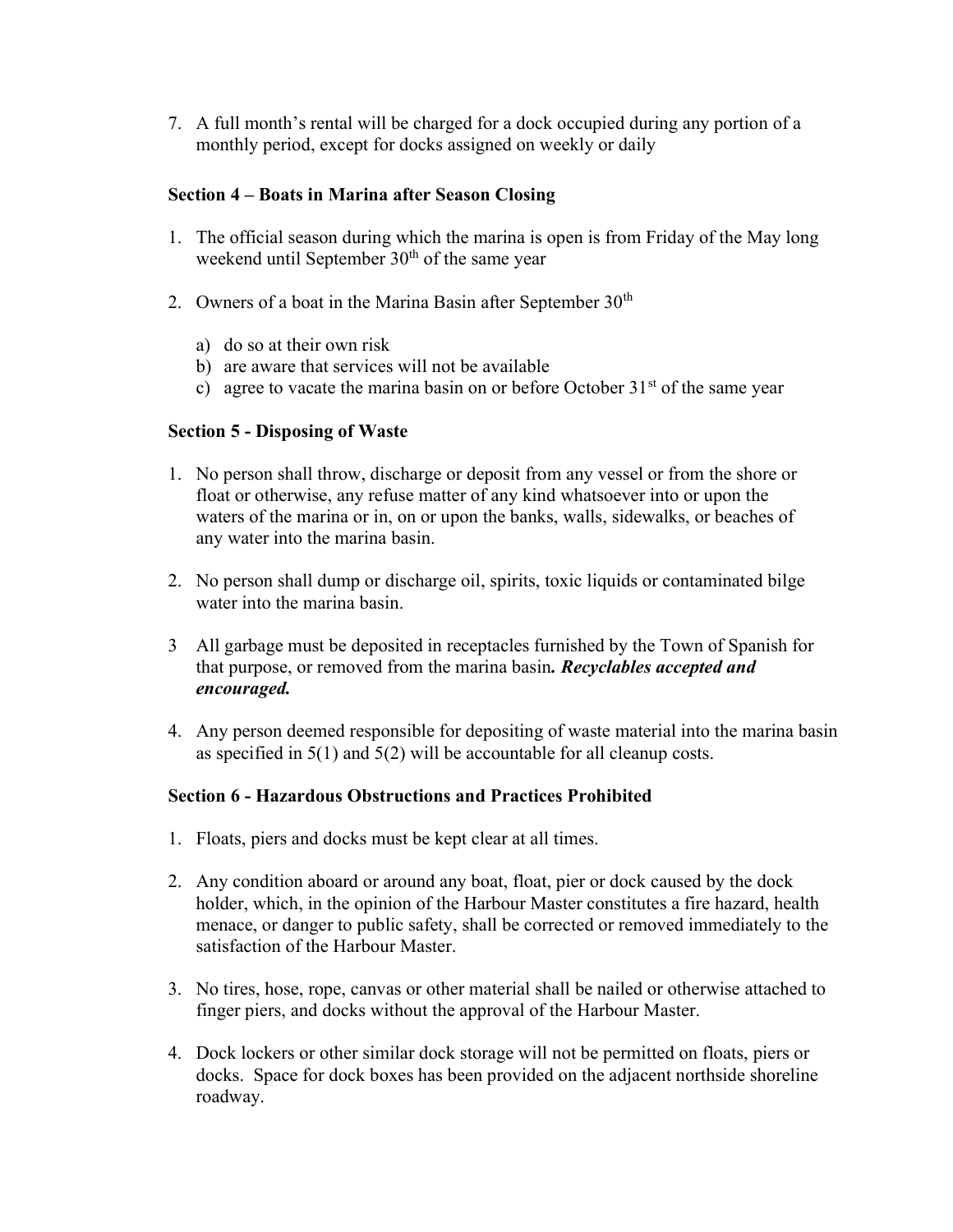- 5. Vessels can only be filled at the designated fuel dock and under the auspices of the Technical Standards and Safety Act, 2000, S.O. 2000, c16. Under no circumstances is gasoline or diesel to be transported from portable cans to a craft's fuel tank in the harbour operated by the Marina.
- 6. The Shoreline Road is for loading and unloading only, and it to be kept free of all vehicles, trailers, etc. to allow for quick an unobstructed access to first responders. Please use the back, upper parking lot for vehicles and trailers, as identified.

# Section 7 - Use of Water and Electricity

1. Charges for water and electricity under normal usage are included in docking fees.

# Section 8 – Repair of Boats in the Marina Basin

- 1. In the event a boater must perform any maintenance, repairs or updates to a boat while in the marina basin, it is recommended and advised that the boat be relocated adjacent to or at the masting slip. Boat owners are legally responsible for any injury or damage to municipal property or the property of others howsoever caused by the boat owner or their repair or maintenance person. As well the boat owner is fully responsible for the remediation of any pollution of the marina basin resulting from any such repair or maintenance.
- 2. All such work must be done within the confines of the boat itself and is not to be carried on in any manner whatsoever upon floats or docks. All materials used in such repair or maintenance must also be kept within the confines of the boat and may not be kept upon floats or docks. Following all normal safety standards for the repair, installation, or maintenance of a boat is the owner's responsibility.

#### Section 9 – Peril to Boats and Persons

1. Should there be reason to believe that a boat is in imminent danger or in peril or persons aboard require emergency assistance the Harbour Master or representative is allowed the right of entry onto or into the boat to perform whatever service is feasible and appropriate to best correct the situation at hand. This includes releasing the craft from the dock to prevent further damage to the surrounding docks or crafts, or persons in the harbour. The Harbour Master or their representative is also within their full rights to report any finding or situation to the proper authorities.

#### Section 10 - Vessel Traffic Within the Harbour

- 1. All vessels approaching or within the harbour must be operated in a safe and prudent manner and in no event shall the entrance to the marina basin be blocked by general boating activities.
- 2. The speed of any vessel within the harbour shall not exceed (2) knots per hour (2.3 mph or 3.7 kmph).